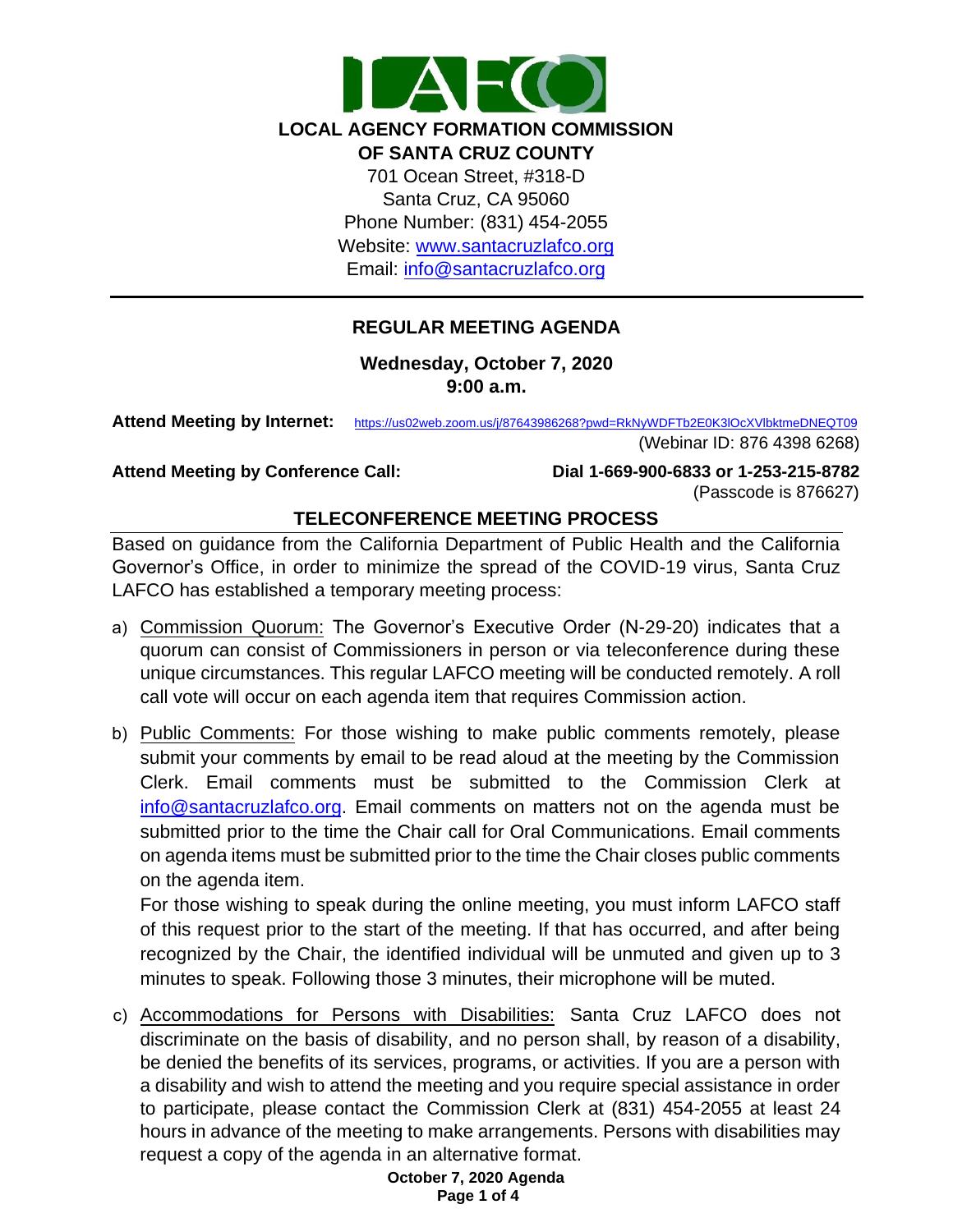# **1. ROLL CALL**

# **2. EXECUTIVE OFFICER'S MESSAGE**

The Executive Officer may make brief announcements in the form of a written report or verbal update, and may not require Commission action.

# **3. [ADOPTION OF MINUTES](https://www.santacruzlafco.org/wp-content/uploads/2020/09/3.0-Draft-Minutes-from-September-Meeting.pdf)**

The Commission will consider approving the minutes from the September 2nd Meeting.

Recommended Action: Approve the minutes as presented with any desired changes.

#### **4. ORAL COMMUNICATIONS**

This is an opportunity for members of the public to address the Commission on items not on the agenda, provided that the subject matter is within the jurisdiction of the Commission and that no action may be taken on an off-agenda item(s) unless authorized by law.

## **5. PUBLIC HEARINGS**

Public hearing items require expanded public notification per provisions in State law, directives of the Commission, or are those voluntarily placed by the Executive Officer to facilitate broader discussion.

## **a. ["Navarra Drive/Bellflower Way Extraterritorial Service Agreement"](https://www.santacruzlafco.org/wp-content/uploads/2020/09/5a.0-Extraterritorial-Serv-Agreement-Staff-Report.pdf)**

The Commission will consider the extraterritorial service request to receive sewer service from the City of Scotts Valley under Government Code Section 56133. Recommended Action: Adopt the draft resolution (No. 2020-26) approving the extraterritorial service agreement involving the City of Scotts Valley.

#### **b. [Service and Sphere Review for the Resource Conservation District](https://www.santacruzlafco.org/wp-content/uploads/2020/09/5b.0-RCD-MSR-Staff-Report.pdf)**

The Commission will consider the adoption of a service and sphere of influence review for the Resource Conservation District of Santa Cruz County.

#### Recommended Actions:

- 1) Find that pursuant to Section 15061(b)(3) of the State CEQA Guidelines, LAFCO has determined that the service and sphere of influence review is not subject to the environmental impact evaluation process because it can be seen with certainty that there is no possibility that the activity in question may have a significant effect on the environment, and the activity is not subject to CEQA;
- 2) Determine, pursuant to Government Code Section 56425, the Local Agency Formation Commission of Santa Cruz County is required to develop and determine a sphere of influence for the District, and review and update, as necessary;
- 3) Determine, pursuant to Government Code Section 56430, the Local Agency Formation Commission of Santa Cruz County is required to conduct a service review before, or in conjunction with an action to establish or update a sphere of influence; and
- 4) Adopt a Resolution (LAFCO No. 2020-27) approving the 2020 Service and Sphere of Influence Review for the Resource Conservation District of Santa Cruz County.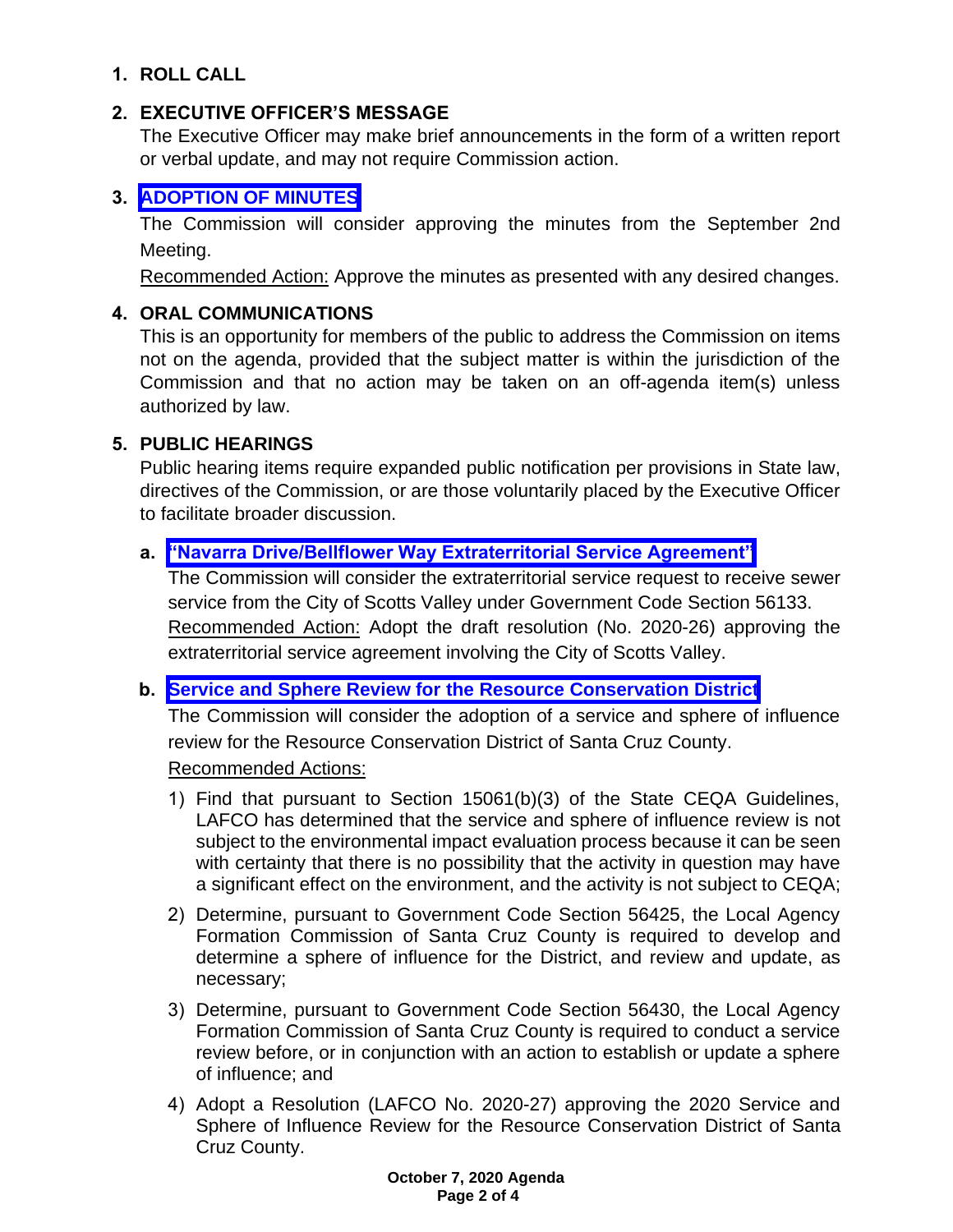#### **c. [Proposed Policy Updates](https://www.santacruzlafco.org/wp-content/uploads/2020/09/5c.0-Policy-Updates-Staff-Report.pdf)**

The Commission will consider the proposed modifications to LAFCO's Special Districts Governance and City Incorporation Policies.

Recommended Action: Adopt the draft resolutions (No. 2020-28 and 2020-29) approving the amendments to the policies.

#### **6. OTHER BUSINESS**

Other business items involve administrative, budgetary, legislative, or personnel matters and may or may not be subject to public hearings.

# **a. [Recruitment Process –](https://www.santacruzlafco.org/wp-content/uploads/2020/09/6a.0-Recruitment-Process-Staff-Report.pdf) Employment Contract**

The Commission will consider the draft contractual agreement between LAFCO and the new Commission Clerk.

Recommended Action: Approve the draft contractual agreement and direct the Executive Officer to distribute the contract to the new Commission Clerk.

## **7. WRITTEN CORRESPONDENCE**

LAFCO staff receives written correspondence and other materials on occasion that may or may not be related to a specific agenda item. Any correspondence presented to the Commission will also be made available to the general public. Any written correspondence distributed to the Commission less than 72 hours prior to the meeting will be made available for inspection at the hearing and posted on LAFCO's website.

# **a. [LAFCO Correspondence \(Assembly Bill 1140\)](https://www.santacruzlafco.org/wp-content/uploads/2020/09/7a.0-Written-Correspondence-Staff-Report.pdf)**

The Commission will review a letter regarding the status of AB 1140.

Recommended Action: Approve the draft contractual agreement and direct the Executive Officer to distribute the contract to the new Commission Clerk.

# **8. PRESS ARTICLES**

LAFCO staff monitors newspapers, publications, and other media outlets for any news affecting local cities, districts, and communities in Santa Cruz County. Articles are presented to the Commission on a periodic basis.

# **a. [Press Articles during the Months of August and September](https://www.santacruzlafco.org/wp-content/uploads/2020/09/8a.0-Press-Articles-Staff-Report.pdf)**

The Commission will receive an update on recent LAFCO-related news occurring around the county and throughout California.

Recommended Action: No action required; Informational item only.

# **9. COMMISSIONERS' BUSINESS**

This is an opportunity for Commissioners to comment briefly on issues not listed on the agenda, provided that the subject matter is within the jurisdiction of the Commission. No discussion or action may occur or be taken, except to place the item on a future agency if approved by Commission majority. The public may address the Commission on these informational matters.

# **10. ADJOURNMENT**

LAFCO's next regular meeting is scheduled for Wednesday, November 4, 2020 at 9:00 a.m.